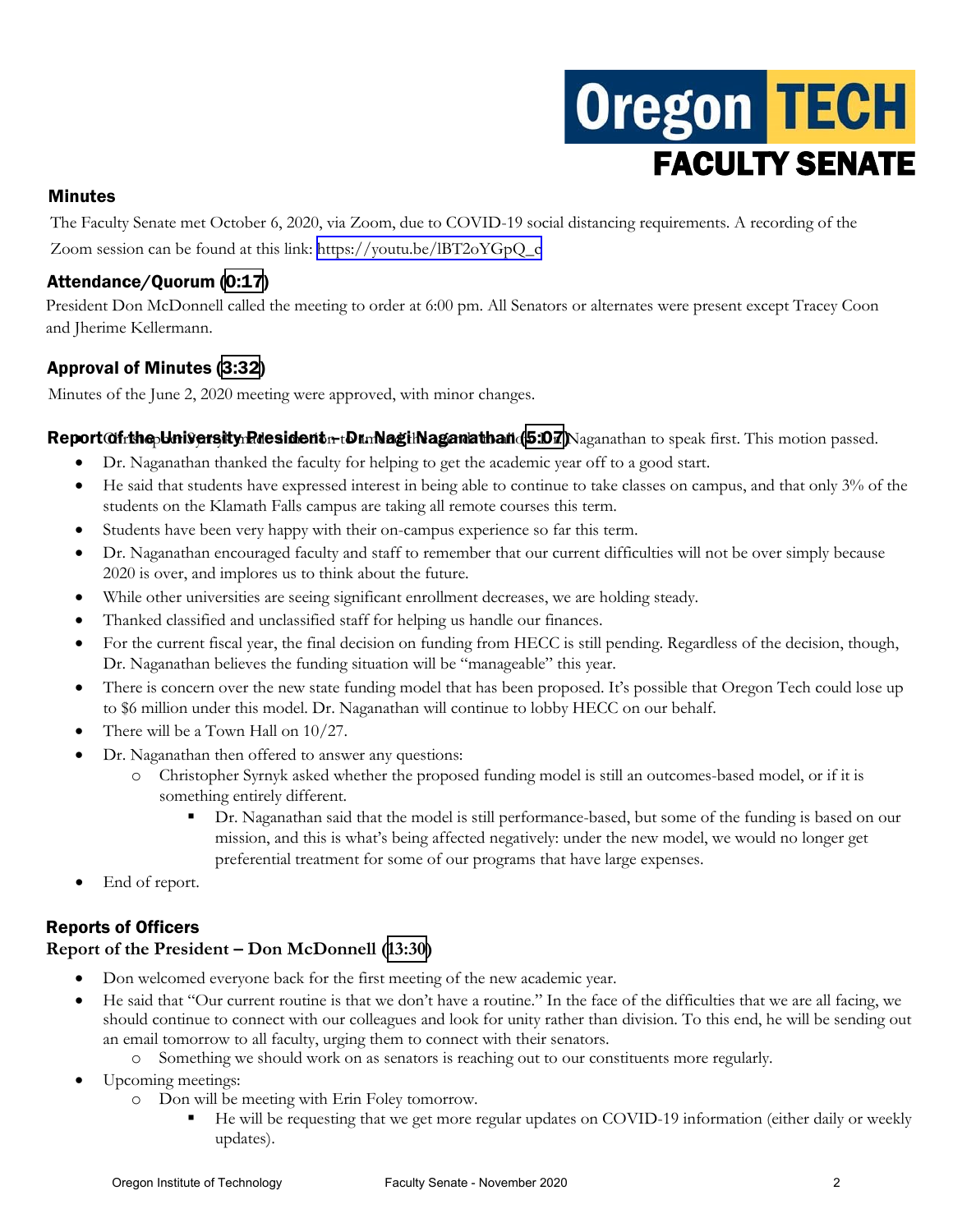- He will also be talking to Erin about the Testing Center cuts.
	- Tanya Cody's staff is happy to work with faculty, but they are extremely short-staffed. They were looking to add 1.5 FTE, and instead they've lost 1.5 FTE.
- o Will be meeting with Dr. Mott on Thursday.
	- They'll be discussing FOAC.
	- They'll also be discussing the Testing Center.
	- Don is also going to request that our Online staff furlough on different days, so one of them will always be available for faculty.
- Will meet with Drs. Naganathan and Mott on 10/13. They will discuss:
	- $\blacksquare$  FOAC
	- The Testing Center
	- COVID-19 federal funds and furloughs
	- COVID-19's impact on our budget
- Don thanked the negotiating team and the leaders in our union.
	- o He urged us to not get angry, but to instead work as a unified group to make a difference.
- Regarding Senate standing committees:
	- o Apologized for the delay in getting committees assigned and said that the hope is that next year we'll have committees assigned before we leave in June.
	- o The committees for this year are listed on pages 6 and 7 of the October packet.
	- o Will be looking to make sure that Teshome Jiru (currently listed as a member of Faculty Appeals) is tenured.
	- o Sean Sloan has been added to RPT.
	- o If you know anyone who wants to be on FCC this year, there is still one open spot.
- Thanked Academic Standards for their work on their recommendations for how to reconfigure Faculty Senate after a union contract is reached.
- Don met with Mark Neupert, who is now working with the department of Grants and Sponsored Projects. Contact Mark for help with developing grants and/or sponsored projects.
- Encouraged any faculty member that's on a committee to share the committee's discussions and work with their colleagues across the university, and to seek input from others outside the committee.
- End of report.

## **Report of the Vice President – Christopher Syrnyk [\(23:45\)](https://youtu.be/lBT2oYGpQ_c?t=1424)**

- Christopher thanked the facilities staff for their efforts toward campus beautification.
- He also thanked ITS for their help with technological problems as the term began.
- Reminder to senators (and to other faculty) that the Elections Committee is looking for candidates for the IFS Representative position. Any nominations should be sent in by 10/7.
- End of report.

## **Report of the ASOIT Delegate – Mason Wichmann [\(25:12](https://youtu.be/lBT2oYGpQ_c?t=1515))**

- ASOIT is looking to create a subcommittee to empower other students aside from just ASOIT members to be able to make decisions and provide input.
- Looking for ways to improve and expand ASOIT's media presence.
- End of report.

# Reports of Standing Committees

## **Faculty Rank Promotion & Tenure (RPT) – Monica Breedlove [\(26:45\)](https://youtu.be/lBT2oYGpQ_c?t=1605)**

- Committee just received its charges, so they have not yet met.
- RPT's main charge is to review the promotion policies for TT as well as NTT faculty.
	- o Because we have no policy for NTT promotion, and these matters are currently under negotiation, Monica asked if RPT should even take on this charge, or if it is instead a matter for OT-AAUP.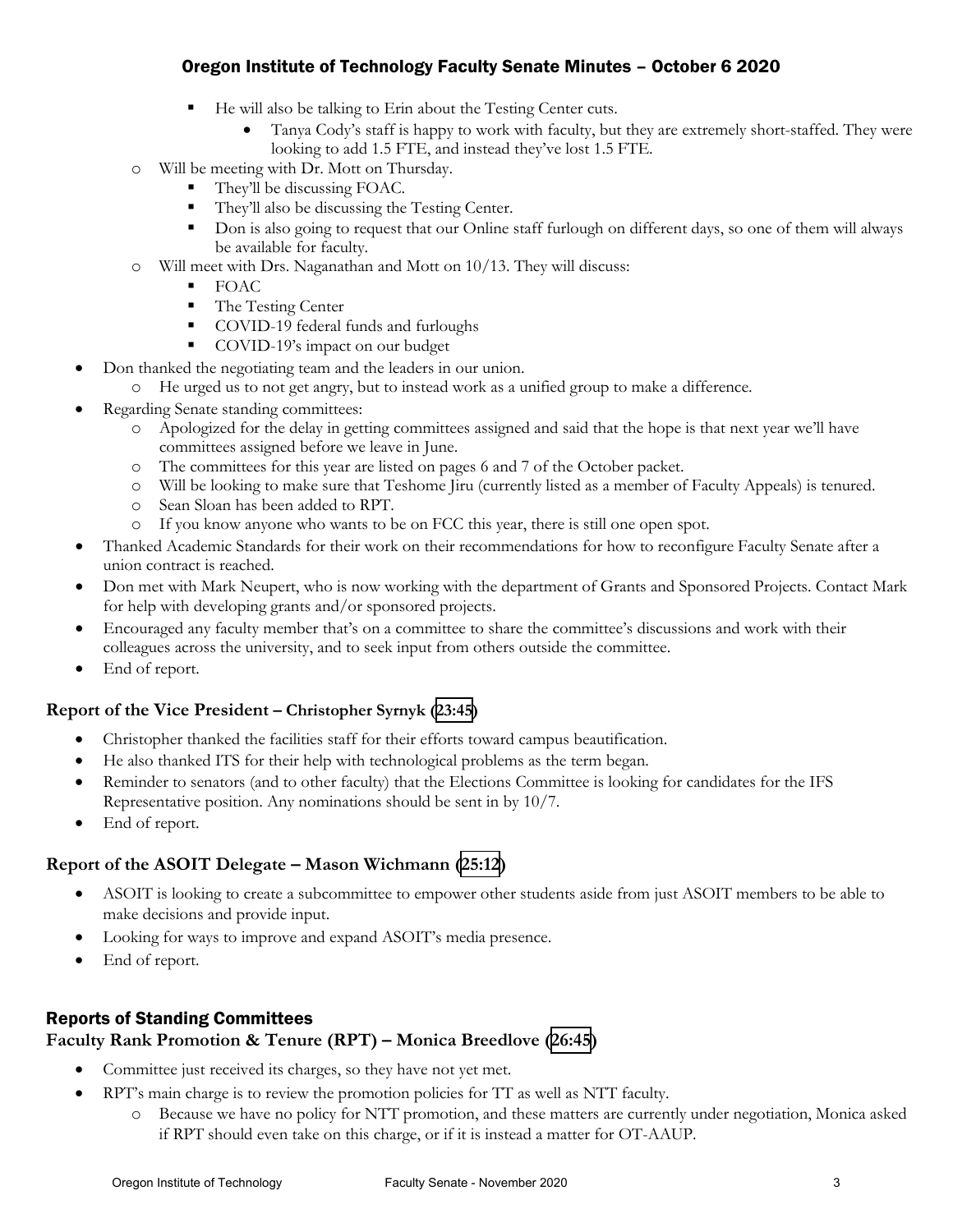- Cristina Negoita said that TT and NTT promotion policies have been proposed as articles during the negotiation process. The administration has argued that these articles are permissive, which means they do not have to bargain them.
	- OT-AAUP proposed the articles again recently "as references to current policy," but they have not heard back from the administration yet.
- Don asked if it would be useful for members of RPT and the OT-AAUP team to meet with SenEx to discuss the scope and purpose of this charge further.
	- The conversation will continue outside of Faculty Senate meeting time.
- End of report.

## **Faculty Welfare – Yasha Rohwer ([31:08\)](https://youtu.be/lBT2oYGpQ_c?t=1867)**

- The committee has received its charges but has not met yet. Yasha anticipates having more information at next month's meeting.
- End of report.

## **Faculty Compensation (FCC) – Sean Sloan ([31:33](https://youtu.be/lBT2oYGpQ_c?t=1892))**

- The committee has received their charges and has extended an invitation to the Provost and HR to participate in the committee as *ex officio* members.
	- o The Provost responded by pointing out that she is constrained from discussion certain topics with FCC due to the ongoing union negotiations.
		- Sean requested discussion on the idea that FCC's purview should be widened to make it a more useful resource for faculty *and* administration.
			- Mark Clark said that the procedures currently outlined by policy with regard to FCC already allow for what Sean is suggesting.
			- Don raised the question of what faculty can and can't discuss with administration currently. He suggested that FCC put together a report around Sean's request and include it in the next packet so we can have further discussion in November.
			- To Sean's concern about not being legally able to share information with the administration, Mark suggested that FCC go ahead and carry out the salary study without direct cooperation with administration.
- End of report.

## **Academic Standards – Addie Clark [\(38:45\)](https://youtu.be/lBT2oYGpQ_c?t=2324)**

- The committee has received its charges but has not met yet.
- Addie asked if anyone had questions about the report that came out of Academic Standards' work last year.
	- o Don asked if the committee's assumption that Welfare, RPT, and FCC would no longer exist post-CBA was based on other universities' experiences, or something else.
		- Addie said that she has the data on this, but cannot recall it exactly at the moment. She believed that the assumption mostly came from the fact that, post-CBA, these committees will "have their hands tied" by the new contract and thus simply won't have a meaningful role to play going forward.
- End of report.

# Reports of Special or Ad Hoc Committee

• Currently, there are no Special or Ad Hoc committees.

# Unfinished Business

• Currently, there is no unfinished business.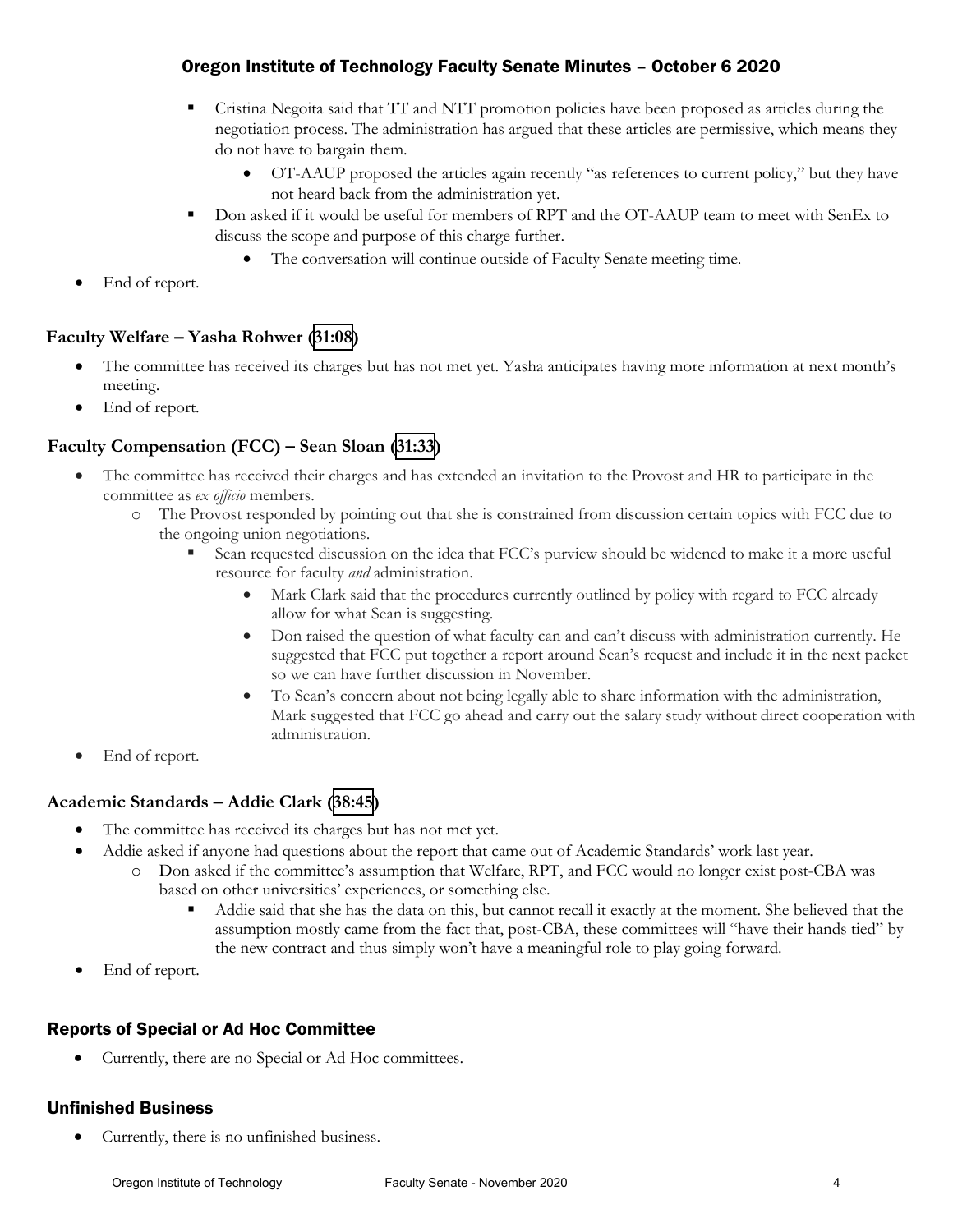# New Business

#### **Sean Sloan [\(41:50](https://youtu.be/lBT2oYGpQ_c?t=2510))**

- Sean said he has concerns with rank, promotion, and tenure: more specifically, that many members of promotion and tenure committees still evaluate candidates based on the old "three legs of a stool" (teaching, leadership, and scholarship) model when that doesn't match the job descriptions of some faculty that we have been hiring over the last decade.
	- He argued, that, for example, our current policy wouldn't allow for a faculty member who was hyper-focused on research to be successful, even if that faculty's research positively affected and raised the profile of the university.
		- Sean recommended that we move from the "three legs of a stool" model to "a filling the bucket mentality."
			- This would also help us to reemphasize the importance of quality teaching to the tenure and promotion processes, since we market ourselves as a "teaching university."
	- o Sean would like to see RPT charged in a way that will help them address this issue.
		- Monica stated that RPT already has a charge that contains this concern, so they will be working on it in the future.

# Open Floor

## **Yasha Rohwer [\(46:15\)](https://youtu.be/lBT2oYGpQ_c?t=2777)**

- Yasha said that he has received complaints from his constituents about Board of Trustees member Kelley Minty-Morris's recent decision to attend a mask-less, non-socially-distanced event. He asked that SenEx consider writing a resolution to condemn this behavior.
	- o Mark Clark spoke in support of Yasha.

## **Cristina Negoita ([47:20\)](https://youtu.be/lBT2oYGpQ_c?t=2842)**

- Cristina spoke to remind RPT that there are also librarian policies around promotion and tenure to consider.
	- o Monica responded that Iris is on RPT to help the committee to better address these things.

## **Addie Clark [\(48:00\)](https://youtu.be/lBT2oYGpQ_c?t=2882)**

• Addie provided a statement from some of her constituents, regarding concerns they have about how "reopening" plans are being handled. The full text of this statement has been included below as **Appendix A (pgs. 9-10)**.

## **Monica Breedlove ([54:45](https://youtu.be/lBT2oYGpQ_c?t=3285))**

- Monica brought up the case of the faculty member who was denied tenure relinquishment and argued that this faculty member should be given an answer as to why their request was denied.
	- o Don said that this is something he intends to discuss with Dr. Naganathan and Dr. Mott on 10/13.
	- o Yasha volunteered that Welfare received a charge to look into this incident.

## **Kyle Chapman ([56:30](https://youtu.be/lBT2oYGpQ_c?t=3390))**

- Kyle is concerned by the rumor that faculty will not be notified if students in their classes test positive for COVID-19 unless it is known for certain that that instructor has been put in danger of infection.
	- o Christopher agreed with Kyle, and added the concern that while contact tracing has been mentioned as an option, it doesn't seem to have been implemented yet.
	- o Addie expressed concerns that providing the information that Kyle is looking for might cause a HIPAA violation. Kyle responded that this wouldn't be a HIPAA violation.
	- o Paula Russell said that we are currently following established risk management guidelines, and according to those guidelines, we wouldn't need to inform faculty about their students' status unless we know that they are in direct danger of infection.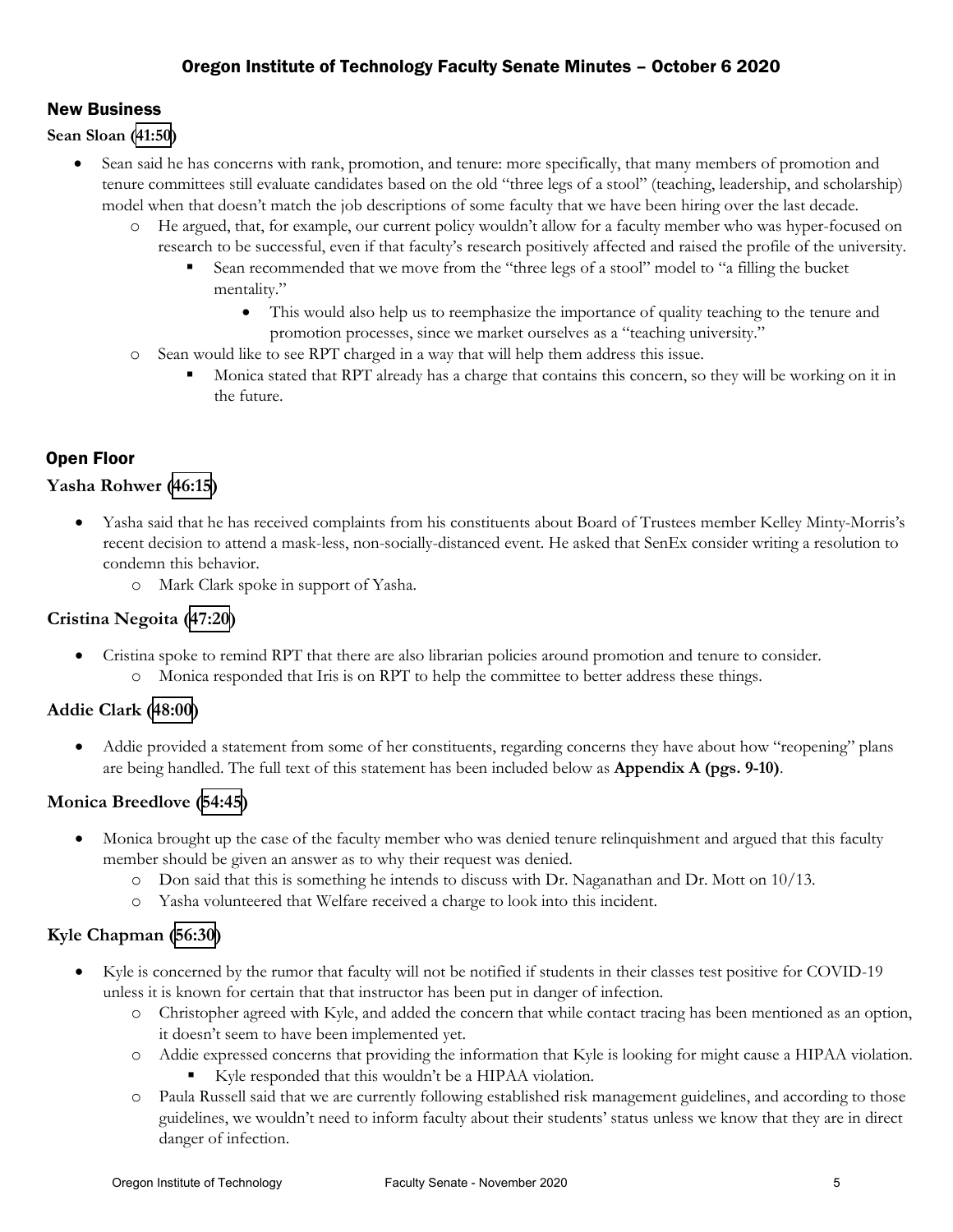- o Andria Fultz had a question regarding the discussions of student/instructor quarantining that were held in the summer versus how this has actually been implemented thus far during fall term.
- o Dr. Mott spoke to provide Erin Foley's response to Kyle's original concern: essentially, the county health department is only interested in informing people who have 1) been closer than six feet to the infected person and 2) been within that range for at least fifteen minutes. If you don't meet those criteria, you are not notified.
	- Cristina asked how students who might be affected are informed.
		- Dr. Mott wasn't sure of the answer, but suggested that Cristina reach out to Erin to find out.
- o Don said he will bring up this concern with Erin Foley when he meets with her tomorrow.
	- Cristina suggested that he also bring up the possibility that COVID-19 is airborne and that we need to adjust our guidelines to address that.

## Report of the Provost - Dr. Joanna Mott [\(1:08:05](https://youtu.be/lBT2oYGpQ_c?t=4088))

- Dr. Mott began her report by saying that she would send her report on to the SenEx Secretary. As of the writing of these minutes, that report has not yet been received, and so is not included in the Appendices below.
- She thanked all the faculty for doing the work necessary to get the term off to a good start.
- Some students have had concerns about faculty and/or other students not wearing masks in buildings or during class sessions; Dr. Mott assured the Senate that these complaints are being taken very seriously.
	- o Dr. Mott stated that we should feel empowered to remove students who do not obey the mask mandate from our classrooms.
	- o She also said that a frequent cause of students' issues with mask-wearing has been their taking off their mask to drink or eat, and then not replacing it afterward. It is possible, then, that new recommendations will be introduced in the future banning food and drink entirely from classrooms to avoid this issue.
- Winter term planning is underway, and currently the plan is to duplicate what we're doing this term.
	- o Dr. Mott said that students feel largely positive about this state of affairs and have been handling it well.
- The statewide Provosts' Council is meeting weekly currently.
	- o There is focus currently by HECC on increasing access and equity. In particular, they want to improve the transfer process.
		- There is a study group working on this problem, which includes Wendy Ivie.
			- This group is looking into the possibility of some common course numbering, as well as potential for GenEd revision.
- Budgets have been loaded and are available. If there are questions, reach out to Ken Sartain.
- Staff are still furloughing at either 20% or 40%. This means continually reduced and limited services.
- Regarding requests for equipment and/or new positions: Dr. Mott said that information about these will go out to departments soon.
- Regarding enrollment, Dr. Mott said that we'll either be flat, or down very slightly.
	- This year's budget was originally put together on the assumption of a 1% enrollment increase, so if these numbers hold, we will be down \$350,000.
- Dr. Mott described the new (potential) HECC funding model as being "a major concern for us."
	- Retention efforts are looking promising. Thanks to advisors for contributing to retention efforts.
		- o Advising & Retention Office has come up with plans to focus on freshmen and transfer students this term to increase the amount of students who return in the winter.
		- o This year, we had 84% of the transfer students from last year return (up from 81.4% the year before).
		- o Freshman retained stayed flat at 75.8%.
		- o Overall, we almost made it to 80% retention across these two groups (79.6%), and these groups are crucial to getting funding via the model.
- We are hiring Embedded Advising Coordinators for each College. These are not new positions, but replacements for earlier positions that were discontinued.
- Dr. Mott then took questions. (1:19:30)
	- Addie asked to clarify if the moratorium on food and drink in the classroom applied to instructors, too.
		- Dr. Mott said no, this would not include faculty.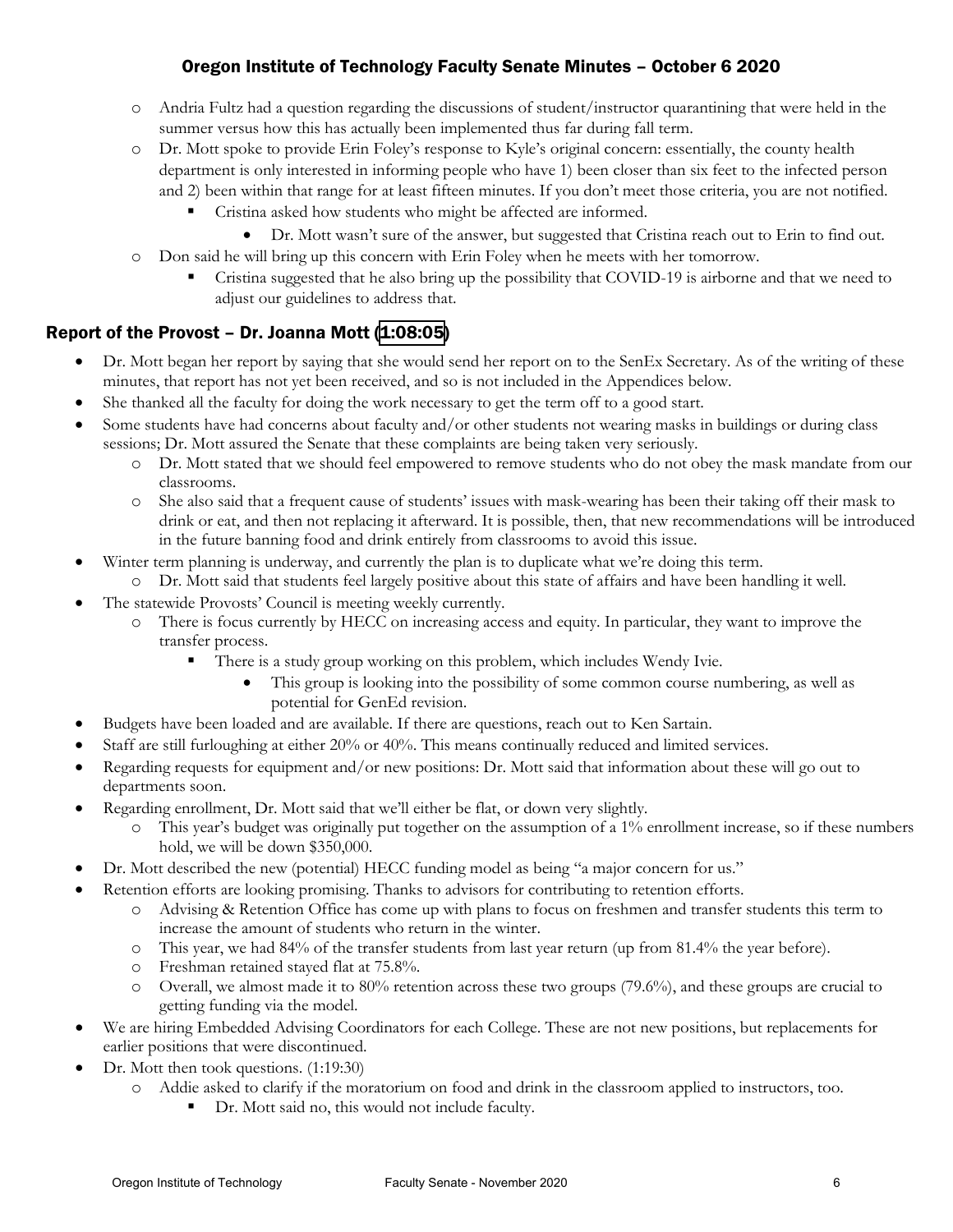- o Cristina asked why the Vice President of Senate is no longer included in meetings department chairs' meetings (what, she says, used to be Academic Council).
	- Dr. Mott clarified that Academic Council meetings will still be held. The chairs' meetings were separate and done on an ad hoc basis. When chairs meet, that information should be disseminated by chairs to their departments.
		- Cristina asked why the Vice President was left out of these discussions and requested that they be included in the future.
- o Kyle asked if it would be possible to hold a workshop for faculty who are preparing portfolios for promotion and/or tenure this year. Typically, this workshop is held during Convocation, but it was not this year.
	- Dr. Mott agreed that this should happen.
	- Christopher offered to pass his notes from last year's session on to Monica so that she could prepare a workshop through RPT. Alternately, he could just make them available publicly to whoever wants to see them.
- o Andria had constituents ask if they are able to defer going up for tenure and/or promotion for a year because of COVID-19.
	- **•** Dr. Mott said that this is something she can't comment on because of the current negotiations, but that it is something that administration's bargaining team is alright with.
- o Cristina asked for clarification on how student evaluation numbers are being used during COVID-19.
	- Dr. Mott said that the evaluations were processed in the spring but were not used on APEs. They were looked at only in terms of student issues and concerns. Deans and chairs did not look at them. For fall, the evaluations will be treated as usual (in theory, though this is part of the current bargaining).
- o Terri asked Dr. Mott what it was that she learned about student preferences and feedback based on the spring's qualitative evaluation questions.
	- Dr. Mott hasn't looked at this information in a long time, but brought up a few things:
		- Students get frustrated by slow response times from faculty.
			- o Terri made the point that faculty email loads have increased substantially over the spring and fall terms, adding to communication delays.
		- Generally, there was more satisfaction with synchronous classes than asynchronous classes.
	- Andria stated that students also get frustrated by having courses that just redirect them to Pearson instead of providing them with original content.
	- Addie added a suggestion that we should inform students about email/message response times, since "within twenty-four hours" might be reasonable but "within an hour" may not be.
		- Christopher spoke in support of Addie's comment.
- End of report.

# Report of the President's Council Delegate – Don McDonnell ([1:36:26](https://youtu.be/lBT2oYGpQ_c?t=5782))

• President's Council has not yet met, so there is no report.

# Report of the Association of Oregon Faculties (AOF) Representative [\(1:36:35\)](https://youtu.be/lBT2oYGpQ_c?t=5792)

There is currently no AOF Representative, so no report.

## Report of the Inter-institutional Faculty Senate (IFS) Representative – Mark Clark [\(1:36:45\)](https://youtu.be/lBT2oYGpQ_c?t=5802)

IFS has not met yet, so no report.

## Report of the Fiscal Operations Advisory Council (FOAC) Representative – Christopher Syrnyk [\(1:37:05\)](https://youtu.be/lBT2oYGpQ_c?t=5827)

• FOAC has not yet met, so no report.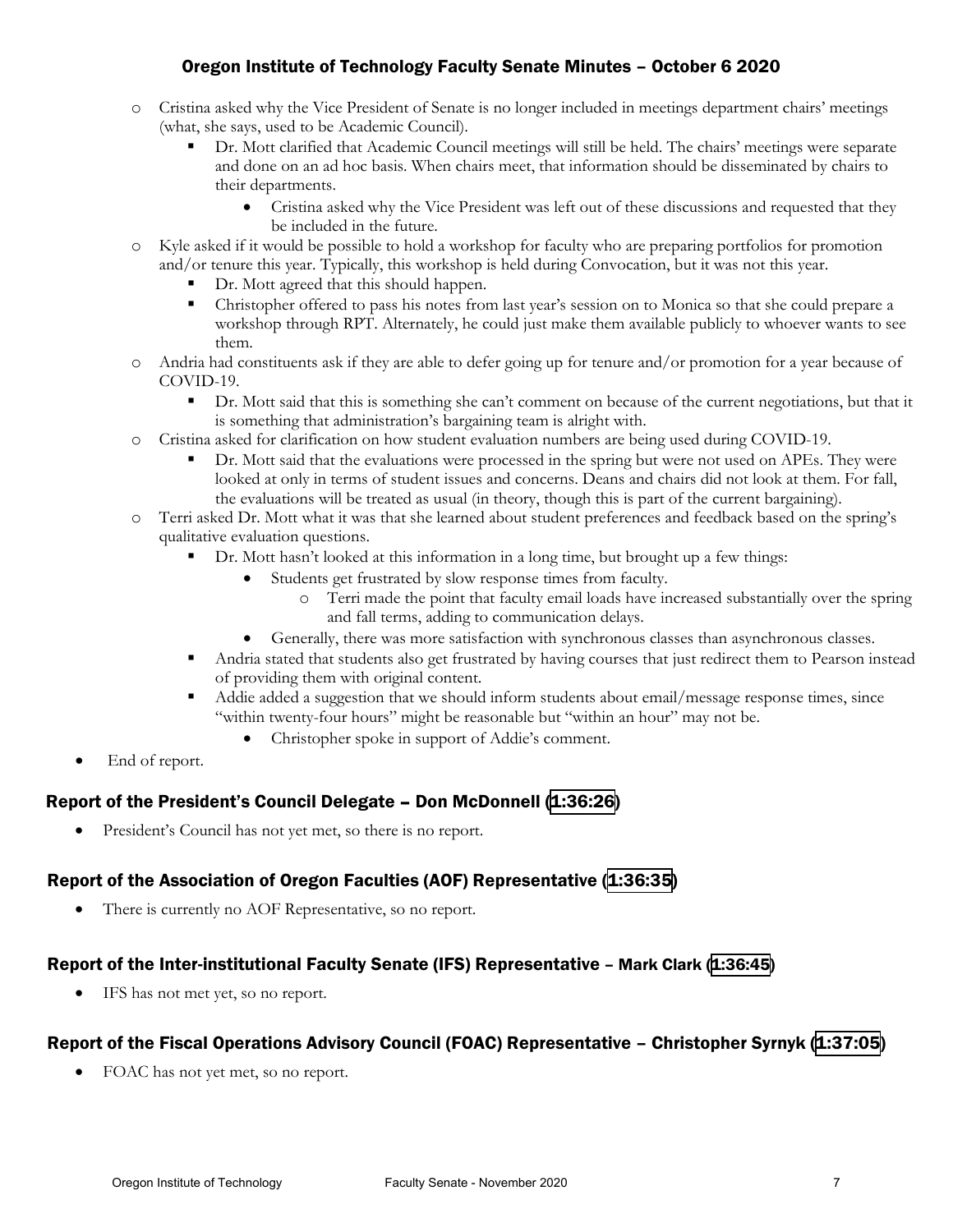## Report of the Administrative Council Delegate – Brenda Campbell [\(1:37:20\)](https://youtu.be/lBT2oYGpQ_c?t=5842)

- Brenda has forwarded her report to the SenEx Secretary, and it has been included here as **Appendix B (pgs. 11-17)**.
- Held elections in June to select new officers:
	- o Co-chairs: Zach Jones and Jolyn Dahlvig
	- o Secretary: Sarah Matchett
	- o Communications: Becky Burkeen
	- o Representative to Senate: Brenda Campbell
	- o FOAC Representative: Jolyn Dahlvig
	- o Welcome and Welfare Working Group Chair: Sarah Moore
	- o Special Development Working Group Chair: Nyesia Driver
- Sent out a "pulse check" survey in July, and got 82 responses out of 139 unclassified staff. Brenda offered to provide the full survey results if that would be helpful.
	- o Staff were concerned about furloughing, and three things in particular:
		- Furloughs causing personal financial hardship.
		- Furloughs making it hard to deliver essential services.
		- "Lack of shared sacrifice" with the university faculty.
	- o Staff were also concerned about reopening/fall planning, workload, workplace insecurity, childcare, and generally low morale and uncertainty. Brenda reiterated that these survey results are from July.
	- o Staff also reported feeling optimistic about Oregon Tech's ability to meet these challenges.
	- o Goals for the future:
		- Support and advocate for unclassified staff.
		- **Work to increase effective communication across campus.**
		- Work to improve staff morale.
		- Team with HR to provide more professional development opportunities for unclassified staff.
	- o After establishing the above goals, an ad hoc group brainstormed some ways in which these goals could be accomplished. The list generated by this group was forwarded to Dr. Naganathan.
- Andria made a statement in support of furloughed staff.
	- o Don seconded this sentiment.
		- Brenda suggested that we pass on this sentiment to the support staff that we work with directly.
- End of report.

## Adjournment

Don McDonnell adjourned the meeting at 7:45 PM.

Respectfully submitted, Ben Bunting, Secretary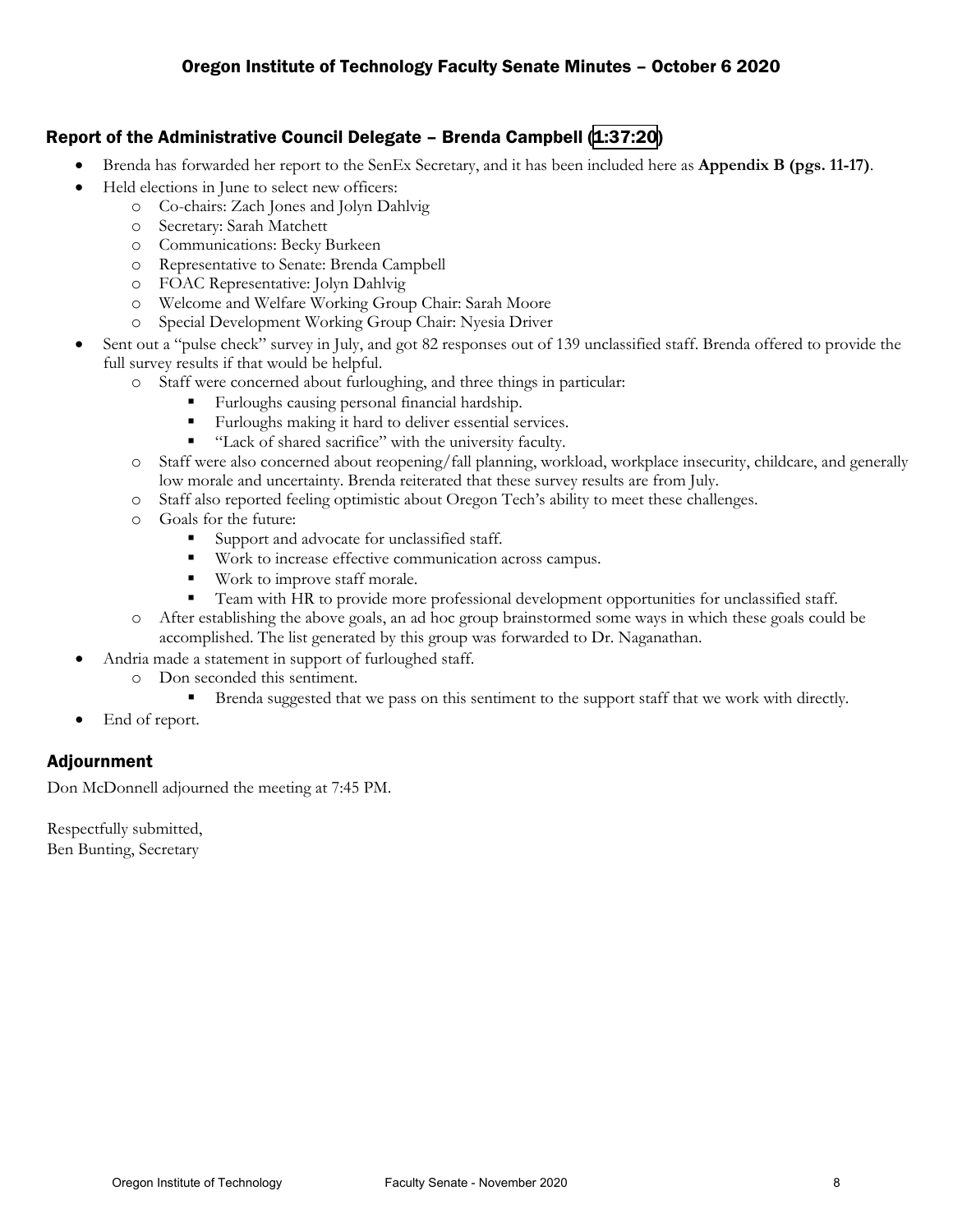# Appendix A – Addie Clark's Summarizing Her Constituents' Pedagogical Concerns

This statement was prepared on behalf of several of my constituents based on the first two weeks of classes. As we begin setting the Winter term schedule, we urge the administration to allow faculty to make decisions regarding scheduling of classes in the modality that best suits pedagogical practices and content areas, not strictly based on "level" of class. As the content experts in their field, and through years of experience, faculty possess knowledge of the best ways to teach courses and should be allowed to teach in the modality that will best serve students in the current crisis. By forcing faculty to teach all 100 and 200 level classes in person and all 300 and 400 level classes remotely (with exceptions only for those faculty with medical concerns), there has been no consideration for whether this is the best practice for the content and the students. Personally, I am only teaching 100 and 200 level classes this term. I am in a classroom for 3-6 hours a day teaching the best I can. However, I am doing so without being able to utilize many of the tools I know work best for students to understand my content areas due to physical distancing requirements, cleaning requirements, and concerns for my health and safety as well as the safety and health of my students. I know students are struggling with the concepts I am teaching…as another colleague put it: "I can see that they are struggling when we work a problem in class, but I am unable to walk up and look closely at their individual papers to see where they might be going wrong. Instead I just work the problem out on the board for everyone. This has resulted in some of the students not even trying to complete the problem on their own which we know is a pedagogically valuable experience."

I have had several discussions with faculty of 100 and 200 level students who would have preferred some online or hybrid model (and faculty of 300 and 400 level classes who would prefer to see students face to face) to be able to teach in the ways we have found students learn our content best. I was remote teaching for the past week due to concerns that I was ill (thankfully, my test came back negative). During this time, I was able to do what is typically a group activity via Zoom using breakout rooms. My counterpart who teaches the same class had to do it in person and the students struggled without someone to bounce ideas off of in the classroom because physical distancing prohibited them from working together. Another faculty member whose proven pedagogy requires group work is struggling with in person "lectures" because any sort of group work causes students to "inch their chairs closer together" in a classroom where 6' apart is already more like 5' due to the "COVID capacity" of the room and how many students were allowed to register. In both these instances, if faculty were allowed to say they wanted to teach in a remote or hybrid model, it would allow students to do active learning in groups via Zoom breakout rooms. Research conducted by Oregon Tech faculty has found that time interacting on a class topic drops precipitously as the amount of distance between students increases (this particular study found that they only interacted 20% of the time when 4 ft apart...)

Most importantly, it would give these students an opportunity to work together and begin forming the bonds of friendships that will last a lifetime (or at least through their programs over the next 4 years). I have witnessed personally as well as hearing from others, the students aren't getting to know each other in the in-person classes because they have to sit so far apart, they don't talk to each other before class. One student even expressed that they didn't think they were supposed to get to know their classmates due to all the restrictions. Not to mention the struggle several faculty are currently facing to develop any rapport with students in the classroom when we can't get close to them, see their whole face, or learn their names (something I always accomplished through the handing back of papers), or simply by having a line of students at the end of a class who have questions they want to ask you. When we can both improve student health and improve learning by allowing flexibility and instructor discretion, it makes sense to do so, especially based on this recent experience.

While we acknowledge that several faculty (myself included) went with an asynchronous model in spring 2020 to the chagrin of students and administrators, we were doing the best we could do on the timelines we had to make decisions while also balancing family, anxieties, and other commitments that were thrown into disarray due to COVID-19. In the over 200 days since spring break 2020, we have attended trainings, collaborated with others in our fields, purchased new and better tools with our own personal funds, and we're prepared. We all know more now and to assume faculty would make the same decisions going forward is incorrect. I spent my summer thinking about spring term and how I would do it all differently in the event I had to teach online again this year and the things I came up with I honestly think would go better for student success and pride in my work if I were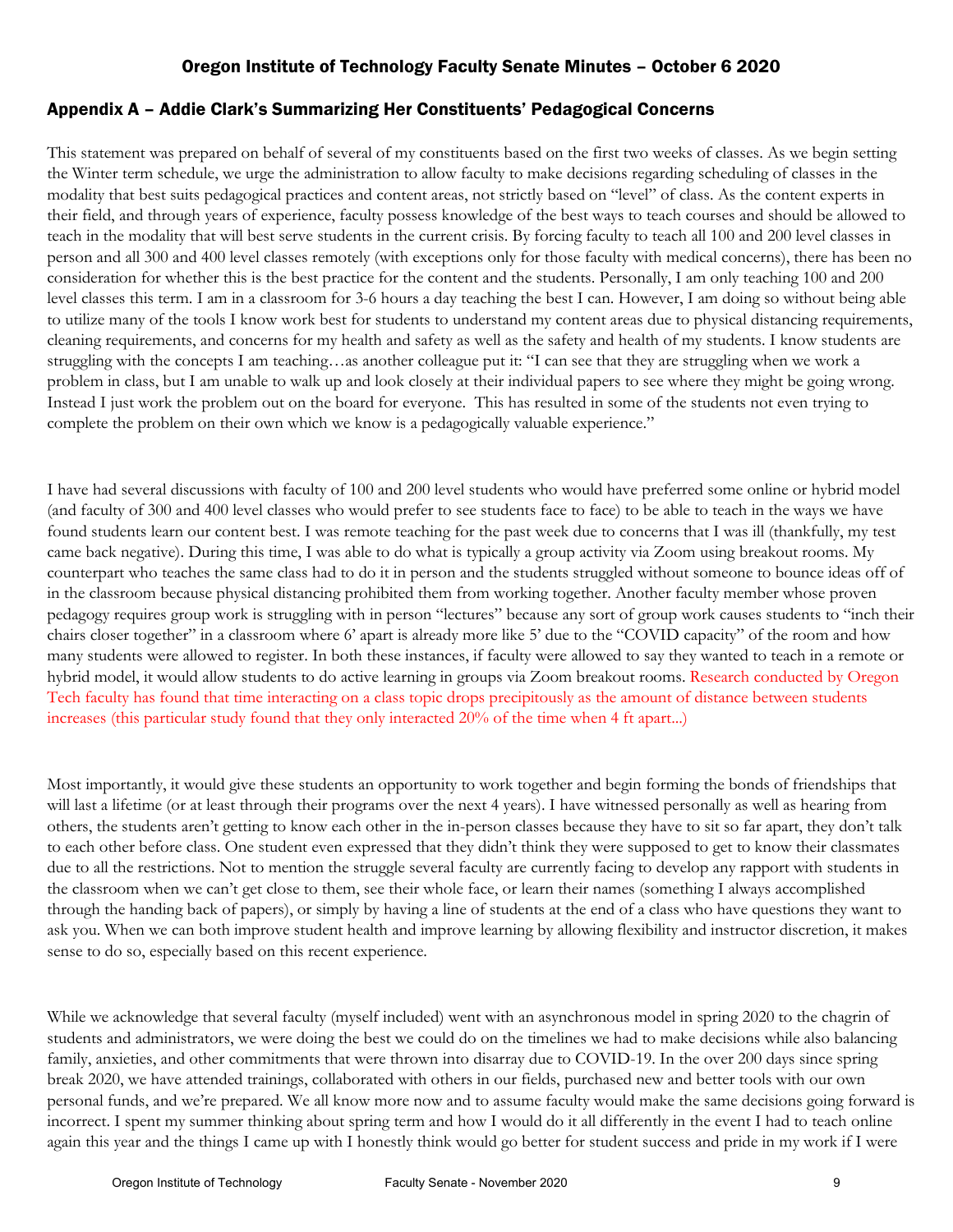able to teach remotely. If it is a concern that faculty will once again take the asynchronous route, require any remote or hybrid class to be offered synchronously. I have no doubt that when students were polled and indicated they wanted in-person classes or nothing, they were longing for what we are all longing for – the conditions of any term previous to Spring 2020.

We Respectfully ask the administrators to consider that faculty know what it best for the students to receive a quality "hands-on" education (the pride of Oregon Tech). In these unprecedented times, give us the ability to make those choices. I believe one of my constituents put it best when he said: "I wouldn't have been making these cases even a few weeks ago, but this is shaped deeply by my experience teaching these past few weeks." Thank you.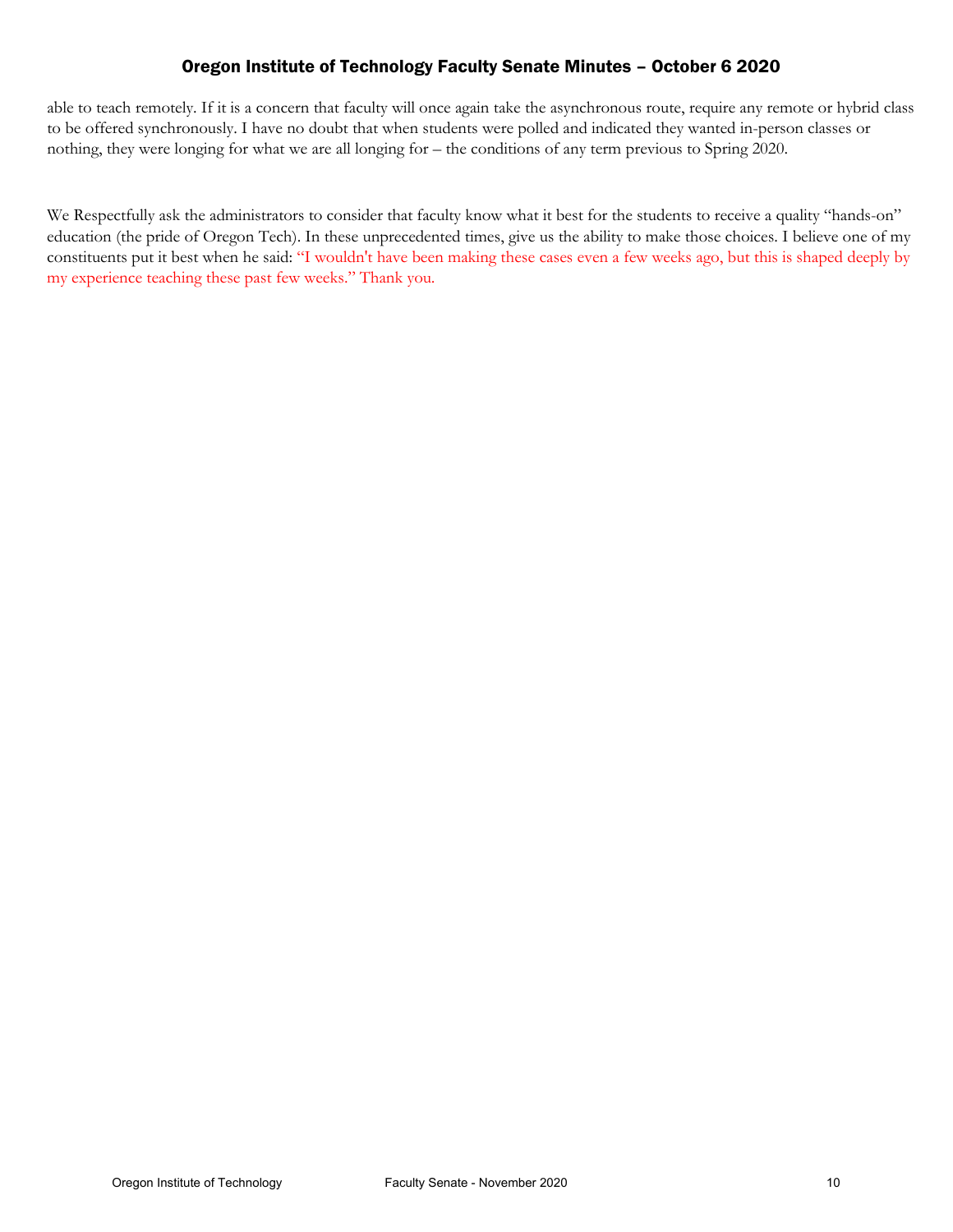#### Appendix B – Brenda Campbell's Admin Council Representative Report (PDF)

- 1. After the June elections for vacant Admin Council seats, new leadership was elected to serve for the upcoming AY
	- a. Co-Chairs: Zach Jones and Jolyn Dahlvig
	- c. Secretary: Sarah Matchett
	- d. Communications Coordinator: Becky Burkeen
	- e. Non-voting representative to Faculty Senate: Brenda Campbell
	- f. Representative to (Fiscal Operations Advisory Committee (FOAC): Jolyn Dahlvig
	- g. Welcome & Welfare Working Group Chair: Sarah Moore
	- h. Professional Development Working Group Chair: Nyesia Driver
- 2. Pulse check survey sent to all unclassified staff in July
	- a. 82 out of 139 unclassified staff completed the survey
	- b. An executive summary was presented to unclassified staff at the September meeting and was presented to Dr. Nagi as well. Admin Council is happy to provide this document to the Senate, if you think that would be helpful.
	- c. Several highlights:
		- i. In response to a question regarding concerns about furloughs, three themes emerged: concern about the personal financial ramifications of the furloughs, the impact of the furloughs on their ability to provide essential services to faculty, staff and students; and staff felt that there was a lack of shared sacrifice with the University faculty.
		- ii. Four themes emerged from a question regarding concerns for the next few months including the reopening and fall planning, workload and workplace insecurity, childcare and work flexibility especially if K-12 is remote and campus is in-person as well as a generally low morale and uncertainty.
		- iii. At the same time, the survey indicated that administrative staff feel optimistic about Oregon Tech's ability to overcome recent challenges and obtain outcomes that are important to the mission. Additionally, the survey indicated that staff see the current challenges as an opportunity for innovation and change and look forward to the interpersonal connections they value when OIT returns to the new normal.
- 3. Admin Council met for a strategic planning session in August and established the following goals for AY 20-21 based on the survey results:
	- a. Represent and advocate for unclassified staff desires/needs
	- b. Increase effective communication across campus
	- c. Improve unclassified staff morale
	- d. Partner with OHR to provide ongoing professional development for staff
- 4. An Ad Hoc group was formed from Admin Council leadership to formulate concrete plans to address the first three strategic goals. Per Dr. Nagi's request, Admin Council forwarded a set of tangible recommendations to him for implementation to help improve campus communication as well as staff morale.

Respectfully Submitted,

Break Campbell

Brenda Campbell Administrative Council delegate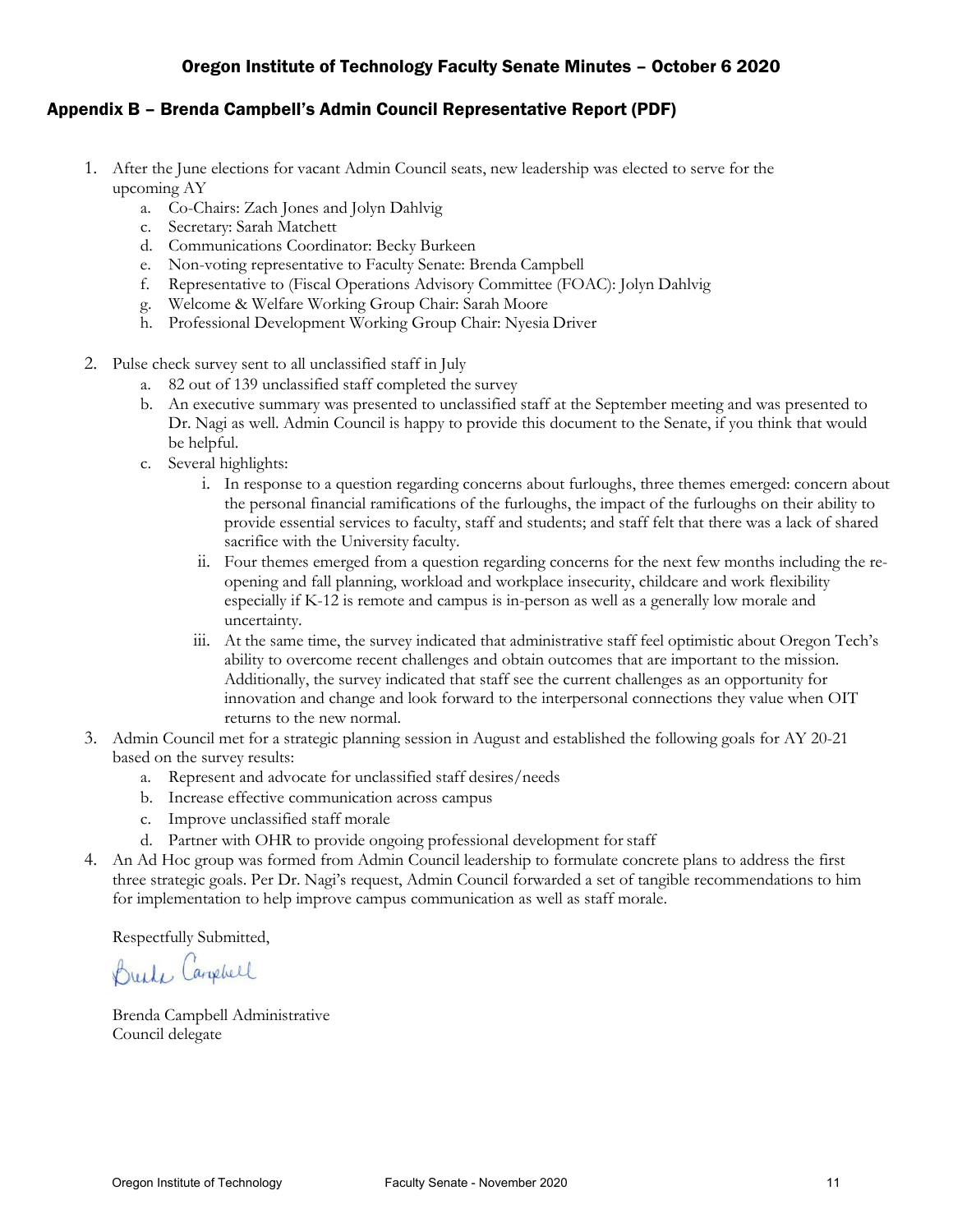| TO:   | President Naganathan and the Senior Leadership Team       |  |  |
|-------|-----------------------------------------------------------|--|--|
| FROM: | Administrative Council 2020-2021                          |  |  |
|       | Zach Jones and Jolyn Dahlvig, Co-Chairs                   |  |  |
| DATE: | August 21, 2020                                           |  |  |
| RE:   | Unclassified Staff "Pulse Check" Survey Executive Summary |  |  |

In late June, Administrative Council put together a brief survey to understand how unclassified staff perceived change because of COVID-19. Through an iterative editing process, the survey was finalized in early July. On July 21, Becky Burkeen (via Sandi Hanan) emailed an invitation to complete the Qualtrics survey to all Oregon Tech unclassified staff members; a follow-up email was sent July 28.

Eighty-two out of 139 unclassified staff completed the survey. To maintain confidentiality, the data could not be disaggregated by department or division.

#### **Quantitative Data**

Respondents rated their confidence in Oregon Tech on a scale of 1 (strongly disagree) to 5 (strongly agree). The majority of responses range from 2 (disagree) to 4 (agree). The average/mean is indicated below. The two highest scored elements are: "Oregon Tech will be able to overcome recent challenges" and "In general, Oregon Tech can obtain outcomes that are important to the mission" with the lowest marks relating to furloughs – "I am confident Oregon Tech can achieve essential work given furloughs."

Respondents show a lack of consensus regarding Q1, Q2, Q4, Q7. These questions focus on unclassified staff's ability to achieve essential work given furloughs, Oregon Tech's ability to accomplish difficult tasks, Oregon Tech's ability to develop a successful reopening plan, and staff perceptions around how Oregon Tech compares to other institutions in the regions in terms of doing things well. It is important to note that questions Q1, Q2, Q4 utilize first-person pronoun "I" language in the formulation of the statement. This suggests that there may be a perceptual mismatch between what individual unclassified employees believe Oregon Tech can accomplish and what Oregon Tech as an institution can accomplish.

|                |                                                                                            | Mean | <b>SD</b> | Variance | $\mathbf n$ |
|----------------|--------------------------------------------------------------------------------------------|------|-----------|----------|-------------|
|                | I am confident Oregon Tech can achieve essential work given furloughs.                     | 2.95 | 1.11      | 1.24     | 82          |
|                | When facing difficult tasks, I am certain Oregon Tech will accomplish them.                | 2.99 | 0.96      | 0.91     | 82          |
| $\mathfrak{Z}$ | Oregon Tech will be able to overcome recent challenges.                                    | 3.45 | 0.89      | 0.78     | 82          |
|                | I am confident that Oregon Tech will develop an effective reopening plan.                  | 2.98 | 1.10      | 1.22     | 82          |
|                | In general, Oregon Tech can obtain outcomes that are important to the<br>mission.          | 3.45 | 0.80      | 0.64     | 82          |
| $\Omega$       | I believe Oregon Tech can succeed at almost any endeavor to which we set<br>our mind.      | 3.07 | 0.99      | 0.97     | 82          |
|                | Compared to other universities in the region, Oregon Tech can do most<br>things very well. | 2.99 | 1.09      | 1.18     | 82          |
| 8              | Even when things are tough, Oregon Tech can perform quite well.                            | 3.30 | 0.91      | 0.82     | 82          |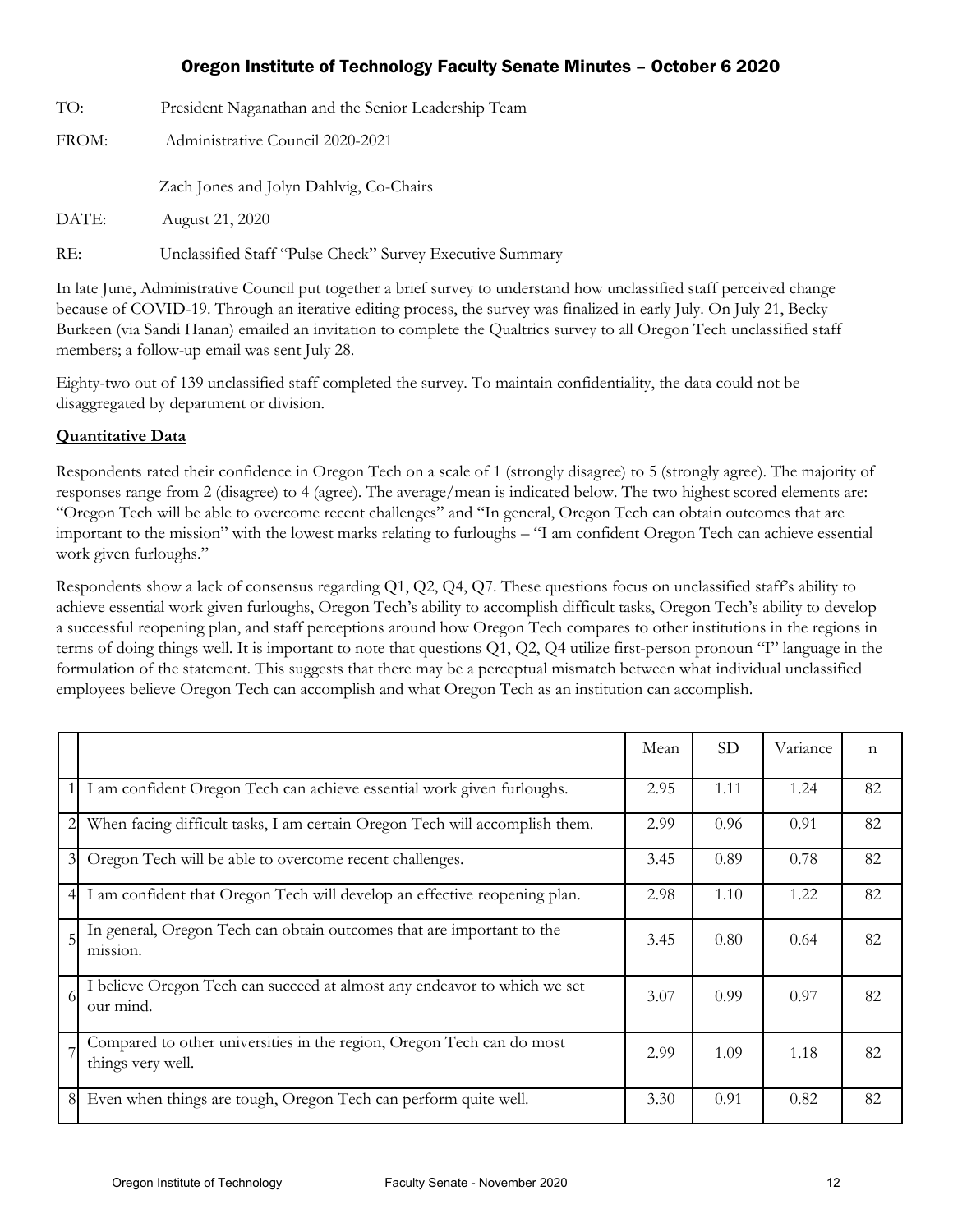Phrasing questions about departments vs. the university, the results trended more positive which suggests department efficacy to achieve beneficial outcomes. As new initiatives emerge, building on the relational strength of departments may be insightful. Leveraging positive department relationships may help improve institutionwide communication and staff morale concerns, etc.

| #              |                                                                                                     | Mean | SD   | Variance | $\mathsf{n}$ |
|----------------|-----------------------------------------------------------------------------------------------------|------|------|----------|--------------|
| 1              | My department will be able to achieve essential work given furloughs.                               | 3.42 | 1.07 | 1.15     | 79           |
| $\overline{c}$ | When facing difficult tasks, I am certain that my department will accomplish<br>them.               | 4.00 | 0.74 | 0.55     | 80           |
| $\overline{3}$ | In general, I think that my department can obtain outcomes that are important<br>to the university. | 4.17 | 0.88 | 0.77     | 80           |
| $\overline{4}$ | I believe my department can succeed at almost any endeavor to which we set<br>our mind.             | 3.98 | 0.84 | 0.70     | 80           |
| 5              | My department will be able to successfully overcome recent challenges.                              | 3.85 | 0.81 | 0.65     | 80           |
| 6              | I am confident that my department can develop an effective reopening plan.                          | 3.67 | 0.98 | 0.97     | 80           |
|                | Compared to other universities in the region, my department can do most<br>things very well.        | 3.63 | 1.03 | 1.07     | 79           |
| 8              | Even when things are tough, my department can perform quite well.                                   | 3.99 | 0.87 | 0.76     | 78           |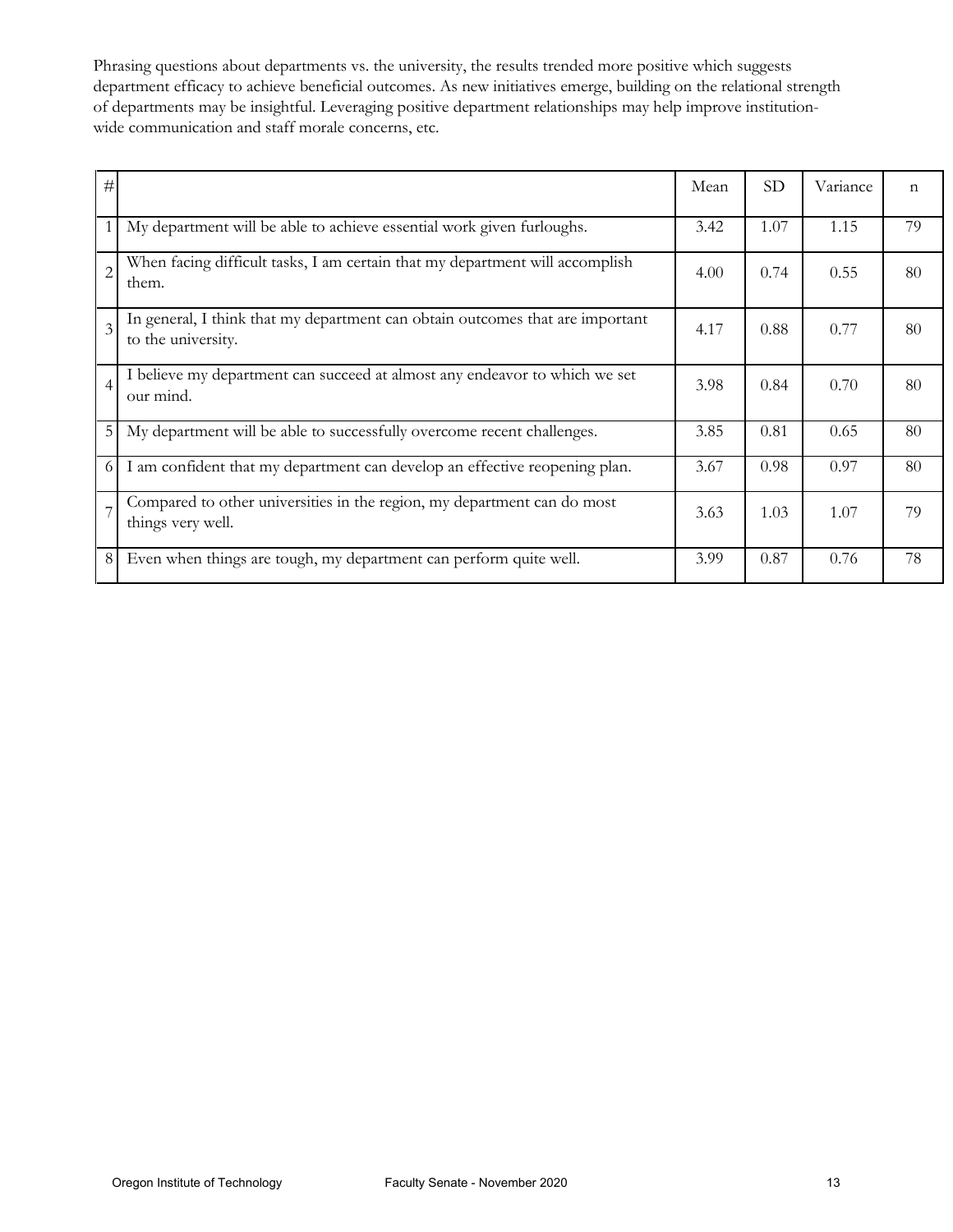In terms of reopening the Oregon Tech campus, respondents scored "I feel comfortable communicating concerns or making suggestions about COVID-19 to Oregon Tech leadership" the lowest at 3.05. Respondents overwhelmingly indicated that they will abide by physical distancing and face covering expectations and will take virus precautions seriously.

| #              |                                                                                                                   | Mean | <b>SD</b> | Varianc<br>e | n  |
|----------------|-------------------------------------------------------------------------------------------------------------------|------|-----------|--------------|----|
|                | I feel comfortable communicating concerns or making suggestions about<br>COVID-19 to Oregon Tech leadership.      | 3.05 | 1.23      | 1.52         | 79 |
| $\overline{c}$ | I feel comfortable communicating concerns or making suggestions about<br>COVID-19 to my supervisor.               | 3.92 | 1.07      | 1.14         | 80 |
| $\mathfrak{Z}$ | My colleagues are taking the COVID-19 virus precautions seriously.                                                | 4.04 | 0.86      | 0.75         | 79 |
| $\overline{4}$ | I am taking COVID-19 virus precautions seriously.                                                                 | 4.49 | 0.79      | 0.62         | 80 |
| 5              | There are leaders/role models at Oregon Tech that provide a positive example<br>in terms of COVID-19 precautions. | 3.52 | 1.02      | 1.05         | 80 |
| 6              | Systems are in place to enable physical distancing at Oregon Tech.                                                | 3.10 | 1.13      | 1.28         | 79 |
|                | I will practice physical distancing while on-campus.                                                              | 4.63 | 0.66      | 0.43         | 79 |
| 8              | I will wear a face covering when physical distancing is not feasible.                                             | 4.71 | 0.58      | 0.33         | 79 |

#### **Open-Ended Responses**

Sarah Moore, Zach Jones, and Harmony Stobaugh analyzed the three open-ended questions yielding rich qualitative data.

In response to "One concern I have about furloughs is \_\_\_\_\_\_\_\_\_\_\_," three themes emerged. The theme is bolded, with examples provided as bullet points to expound on the theme.

- **1. personal financial concerns** (19 out of 54 comments, 35%)
	- Concerns around when furloughs will end
	- · Loss of vacation benefit
	- · UI/federal benefit payment issues
	- Non-continuance of the CARES Act benefit<br>• Concerns about the number of furlough days
	- Concerns about the number of furlough days to take by the end of December and financial implications
	- Staff attrition if people need to seek different employment
	- · Insecurity about providing for family
	- Communication about budget concerns- desire for more frequent communication and empathy for difficulty furlough cause
- **2.** supervisor workplace expectations and student access to services (27 out of 54 responses, 50%), and
	- Departmental staffing shortages; compounding work for those who remain
	- · Unable to perform/provide essential services to students and the Oregon Tech community
	- Maintaining 40-hour work week while furloughing 20-40 percent –long days or working Sat/Sun
	- Lack of clear expectations from supervisors about workload what is not getting done with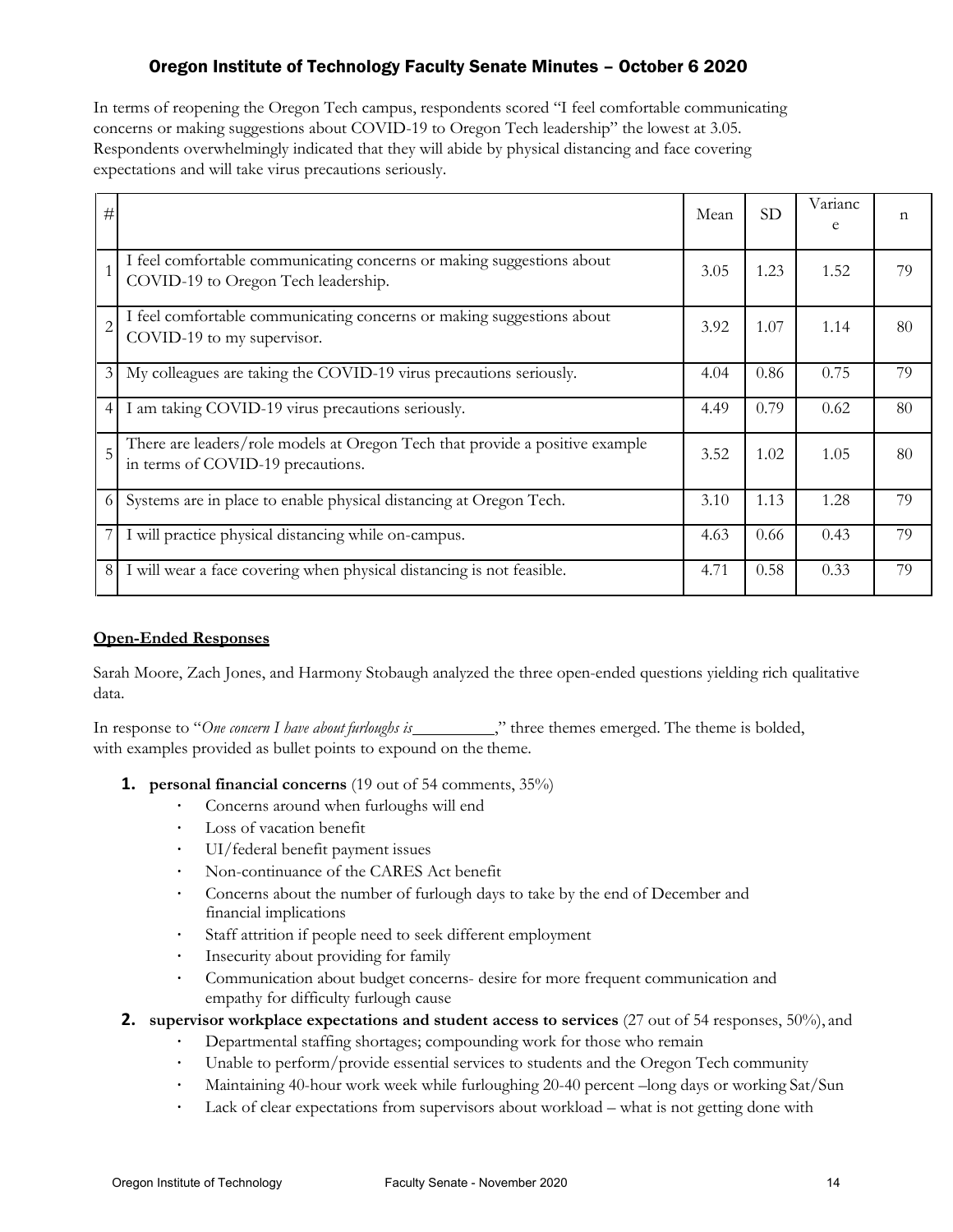a reduction in workforce?

- Less services to students delays in service
- · Perceived disconnect between leadership's expectations for work quality with staff expectations
- · Communication about workload expectations desire for more frequent communication with clear "permission" to not do tasks given reduced workforce/time.
- **3.** lack of shared sacrifice with faculty (8 out of 54 responses, 15 %).
	- Perception that the faculty are not contributing to Oregon Tech's "shared sacrifice"
	- Staff are taking the brunt of the financial burden while faculty are not
	- Communication to the campus about what faculty's contribution to our budget challenges – similar to President Nagi's communication about staff furloughs and lay-offs.

In response to "One concern I have about navigating the next few months is \_\_\_\_\_\_\_\_\_\_\_\_\_\_," four themes emerged. The theme is bolded, with examples provided as bullet points to expound on the theme.

- **1. Re-opening and Fall planning** (27 out of 57 responses, 45%)
	- Lack of planning [this may be an indicator of late July survey timing]
	- No training for faculty/staff on remote delivery of courses or services
	- Perception of senior leadership placing Oregon Tech's financial health over student/staff health
	- Spread of COVID-19 from having in person classes/re-opening too soon (17 of 25) responses, 68%)
	- No clear communication about class format or reopening plans and mixed messages forums communicate "still working on it" without tangible answers
	- Staff perceptions regarding a perceived lack of transparency from senior leadership  $\Box$

#### **2.** Workload and Workplace Insecurity (14 out of 57 responses, 25%)

- · High expectation for work output/quality of work with less hours to accomplish same high standards
- · Impacts on quality of work being produced
- Increased work demands when students return while still on furlough<br>• Perceived little support or understanding from senior leadership
- Perceived little support or understanding from senior leadership
- · Will there be more layoffs? Ongoing fear of what's next.
- · Increased/ sustained furloughs w/o federal aid
- · Financial concerns for the university as a whole
- No employment protections for Unclassified staff
- **3. Childcare and Work Flexibility** (8 out of 57 responses, 14%)
	- · Childcare concerns if K-12 are remote and campus is in person
	- Will the university be flexible with those who have children?
	- Will some employees still be able to work remotely?
- **4.** Low Morale and Uncertainty (10 out of 47 responses, 17%)
	- Negative morale across campus
	- · Pessimism about Oregon Tech's future
	- Uncertainty about the future
	- Difficulty staying connected to colleagues and information while working remotely
	- Where is the shared sacrifice?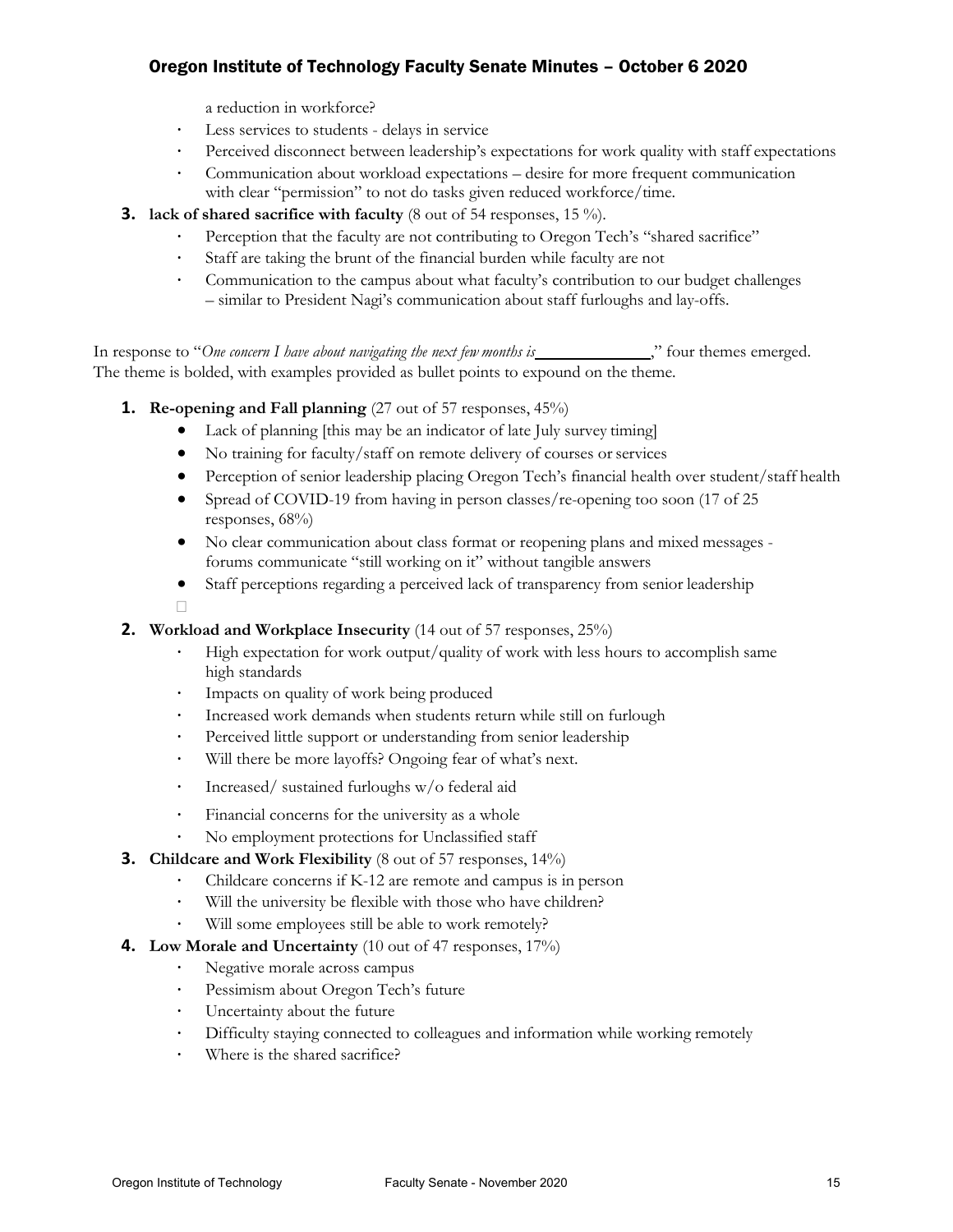Responding to the question "One thing that excites me about the next months is \_\_\_\_\_\_\_\_\_\_\_\_," four themes emerged. The theme is bolded, with examples provided as bullet points to expound on the theme.

- **1. Opportunity for innovation and change** (15 out of 46 responses, 32%)
	- Opportunity to look at positions that may be obsolete, make significant changes if needed<br>• Forced adaption to divital solutions and move toward being a tech sayyy campus
	- Forced adaption to digital solutions and move toward being a tech savvy campus<br>• Finding ways to make higher ed more accessible to more students
	- Finding ways to make higher ed more accessible to more students
	- · New systems and ways of doing things; creating new efficiencies through process reviews
	- · Opportunity for open dialogue about the future of Oregon Tech
- **2. Interpersonal Connections when we come back to campus** (12 out of 46 responses, 26%)
	- Returning to campus
	- · Ability to work directly with students and to share their joy in college
	- Getting to see co-workers and staff members
	- · Having somewhere to go outside the home
- **3. None, or inability to think of anything positive right now** (11 out of 46 responses, 24%)
	- Nothing to look forward to
	- Anxiety concerns over upcoming months
	- Too many unknowns to be positive
- **4. Time off and fresh start** (8 out of 46 responses, 17%)
	- · Nothing to look forward to
	- · Anxiety concerns over upcoming months over-shadows positivity
	- Too many unknowns to be positive

The narrative comments communicate that respondents experience the sacrifice that has been required by the university. Overall, comments point to a perception that senior leaders do not empathize with what is being asked of unclassified employees; morale is low.